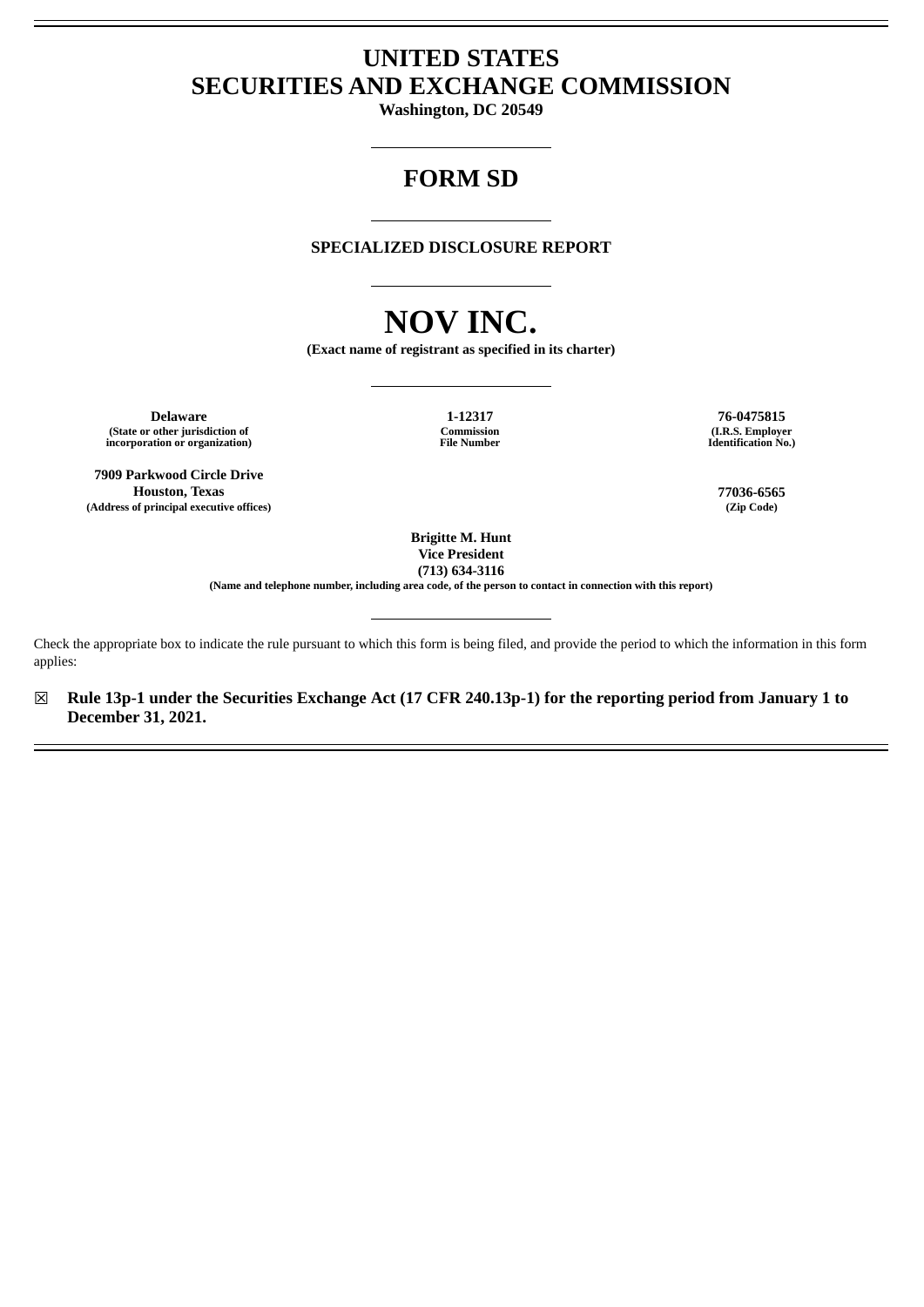### **Section 1 – CONFLICT MINERALS DISCLOSURE**

# **Item 1.01 CONFLICT MINERALS DISCLOSURE AND REPORT**

NOV Inc. (the "Company") has prepared and filed herewith its Conflict Minerals Report for the calendar year ended December 31, 2021, as required pursuant to Rule 13p-1 under the Securities Exchange Act of 1934.

A copy of this Form SD and our Conflict Minerals Report filed as an exhibit hereto is publicly available on our internet website at: http://investors.nov.com/phoenix.zhtml?c=97690&p=irol-sec

# **Item 1.02 EXHIBIT**

The Company has filed, as an exhibit to this Form SD, a Conflicts Mineral Report as required by Item 1.01 of this Form.

# **Section 2 – EXHIBITS**

| Exhibit No. | Description                                                                  |
|-------------|------------------------------------------------------------------------------|
| 1.01        | Conflict Minerals Report as required by Items 1.01 and 1.02 of this Form SD. |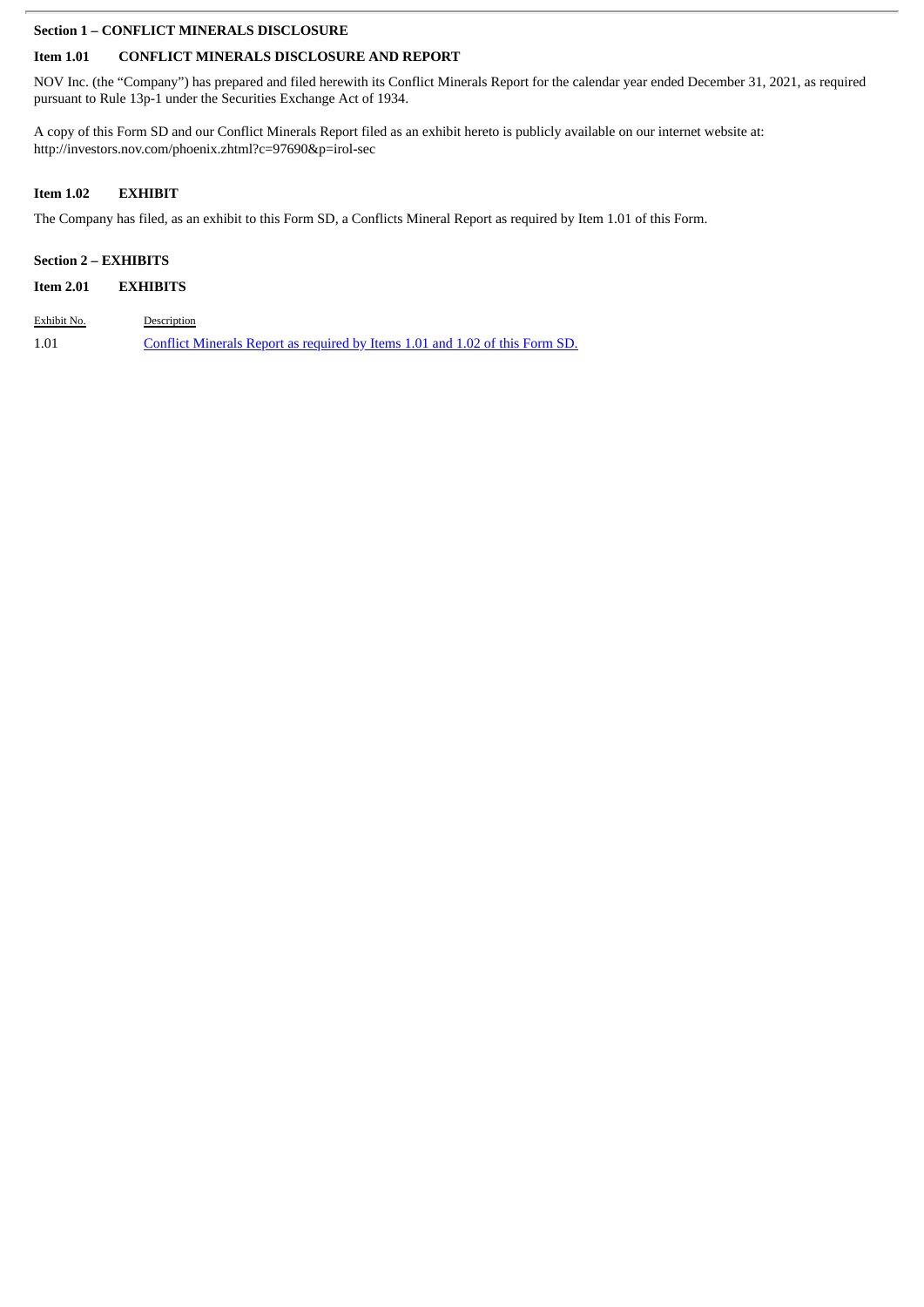**SIGNATURE**

Pursuant to the requirements of the Securities Exchange Act of 1934, the registrant has duly caused this report to be signed on its behalf by the undersigned thereunto duly authorized.

## **NOV INC.**

Date: May 31, 2022 *By: /s/ Jose A. Bayardo*

Jose A. Bayardo Senior Vice President and Chief Financial Officer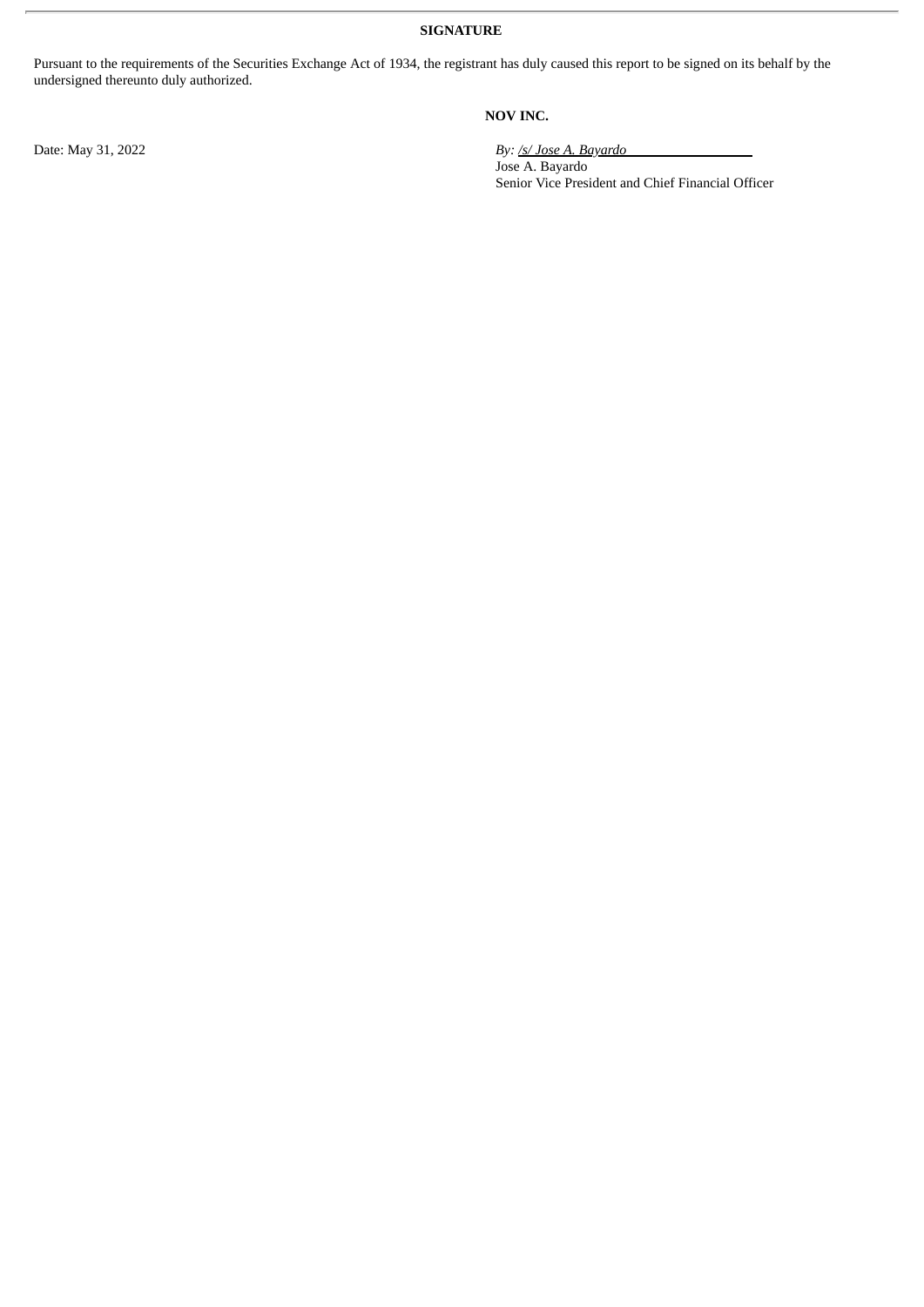## **NOV Inc. Conflict Minerals Report**

For the reporting period from January 1, 2021 to December 31, 2021

<span id="page-3-0"></span>This Conflict Minerals Report of NOV Inc. (the "Company", "NOV", "we", "us" or "our") for the calendar year ended December 31, 2021 is presented pursuant to Rule 13p-1 under the Securities Exchange Act of 1934 (the "Rule"). The Rule imposes certain reporting obligations on issuers whose manufactured products include cassiterite, columbite-tantalite, gold, wolframite, and their derivatives, which are limited to tin, tantalum, tungsten, and gold (the "Designated Minerals"), where such Designated Minerals are necessary to the functionality or production of such products. If any Designated Minerals necessary to functionality or production of such products originated from the Democratic Republic of the Congo or an adjoining country that shares an internationally recognized border with the Democratic Republic of the Congo (the "Conflict Region") and are not from recycled or scrap sources, the Rule imposes certain additional due diligence and reporting obligations.

#### **Product Description**

This Conflict Minerals Report covers all products manufactured by NOV or contracted to be manufactured for NOV. Those products include, but are not limited to, those listed in  $Attachment A$  to this Conflict Minerals Report.</u>

#### **Conflict Minerals Policy**

NOV's policy is to develop a "conflict-free" supply chain – one that does not use Designated Minerals sourced from mines or smelters that have directly or indirectly aided armed groups in the Conflict Region.

A copy of our policy can be found at: http://investors.nov.com/phoenix.zhtml?c=97690&p=irol-govconduct.

#### **Reasonable Country of Origin Inquiry**

Our conflict minerals compliance program was initiated by a review of our product portfolio. In 2013, our engineers reviewed the raw materials and/or purchased subcomponents used in our products to determine which items contained Designated Minerals that are necessary to a product's functionality or production. Since the initial review in 2013, our engineers have similarly reviewed new raw materials and subcomponents as they are added to our purchasing systems.

NOV internally developed a computerized Conflict Minerals Management System (the "CMM System") that provides a platform for conflict minerals compliance by all NOV business units impacted by conflict minerals. The CMM System compares the list of materials and subcomponents identified by our engineers as containing Designated Minerals against purchase order items received by NOV during the calendar year. The CMM System identifies suppliers that delivered items containing Designated Minerals. The identified suppliers are directed to complete an online Reasonable Country of Origin Inquiry ("RCOI"). The purpose of our CMM System is to determine which suppliers should complete an RCOI, and further to identify suppliers requiring additional Due Diligence (see "Due Diligence" below) based on the RCOI responses.

For the 2021 calendar year, we asked approximately 70 suppliers to complete an online RCOI through our CMM System. The survey response rate was 20%. Of the suppliers who responded, no supplier reported having sourced from the Conflict Region in a manner which benefited armed groups in the region.

#### **Due Diligence**

Our due diligence process is designed in accordance with Annex I of the Organization for Economic Co-Operation and Development ("OECD") Due Diligence Guidance for Responsible Supply Chains of Minerals from Conflict-Affected and High-Risk Areas (the "OECD Framework"). All steps taken by NOV in preparing this Conflict Minerals Report are in accordance with the OECD Framework.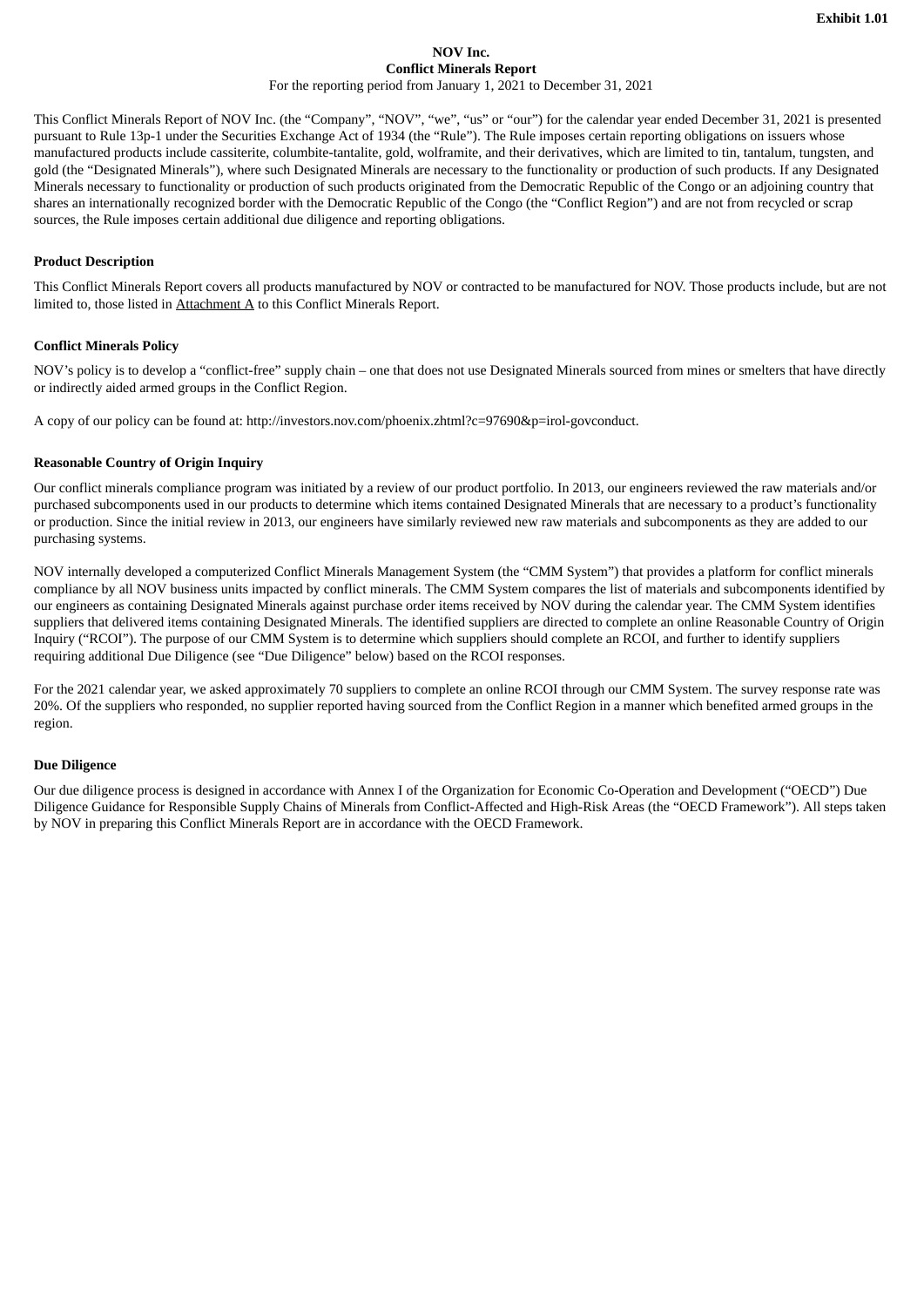Our due diligence activities generally included follow-up questions with the relevant suppliers or their sub-suppliers within the supply chain, a review of any mine or smelter certifications, a review of materials spec sheets, and similar activities designed to determine whether raw materials and/or purchased subcomponents used in our products contain Designated Minerals, the source of any Designated Minerals, and whether that source directly or indirectly aids armed groups in the Conflict Region.

This Conflict Minerals Report was *not* subjected to an independent private sector audit.